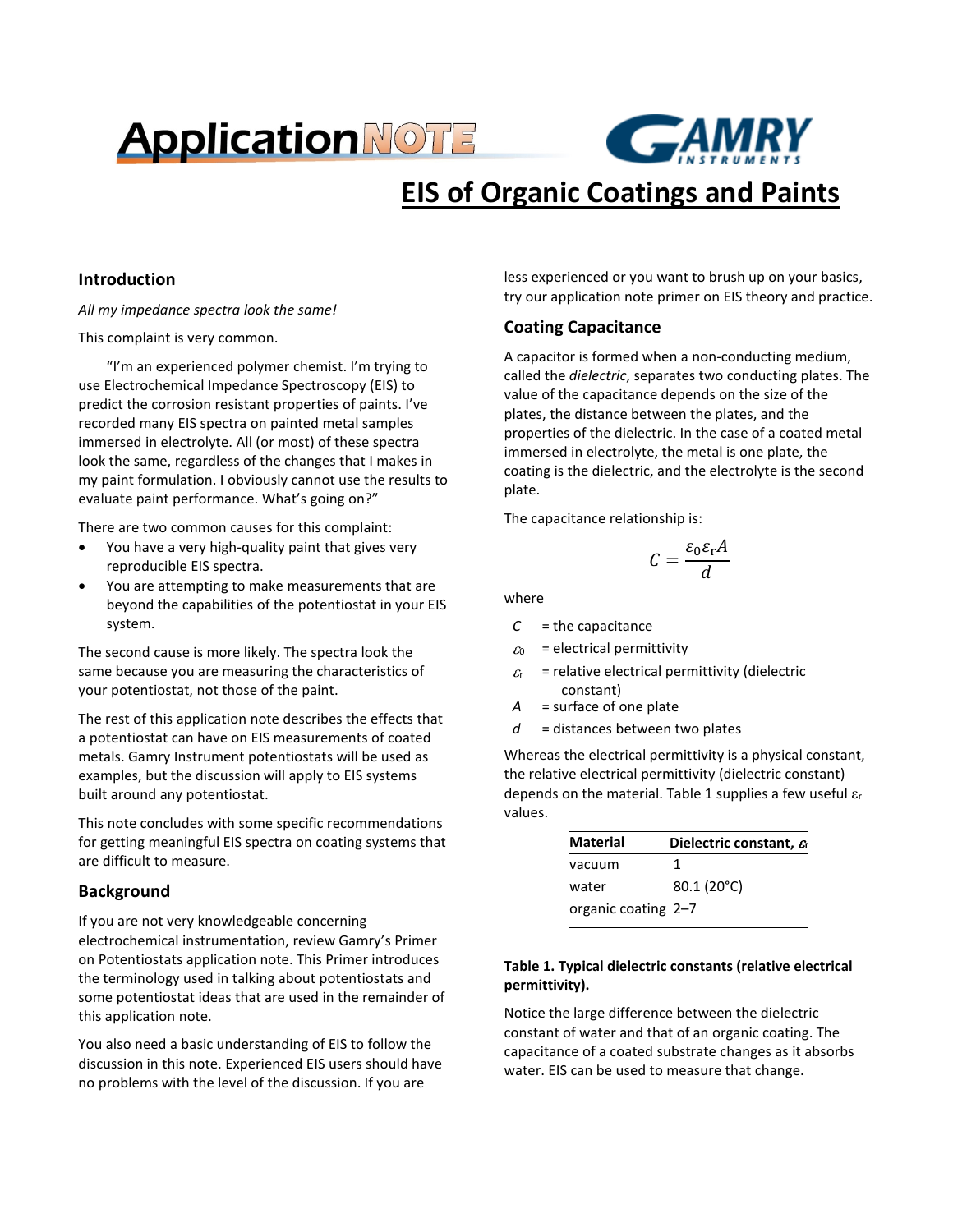Notice that the capacitance of a coating increases when the area of the coating increases and when the coating thickness decreases.

# **Equivalent Circuit Model: Perfect Coating**

A metal covered with an undamaged coating generally has very high impedance. The equivalent circuit for this situation is in Figure 1.



#### **Figure 1. Equivalent circuit of a purely capacitive coating.**

The model includes a resistor (electrolyte resistance) and the coating capacitance in series. A Nyquist plot for this model is shown in Figure 2. In making this plot, we assigned the following values:

- *R* 500 Ω (realistic for a poorly conductive solution)
- *C* 200 pF (realistic for a 1 cm<sup>2</sup> sample, a 25  $\mu$ m coating, and  $\varepsilon_r = 6$ )
- $F_i$  0.1 Hz (lowest scan frequency, a bit higher than typical)
- *F*<sup>f</sup> 100 kHz (highest scan frequency)



**Figure 2. Typical Nyquist plot for an excellent coating.**

The value of the capacitance, C, cannot be determined from the Nyquist plot. It can be determined by a curve fit or from an examination of the data points. The intercept of the curve with the real axis gives an estimate of the solution resistance.

The highest impedance on this graph is close to  $10^{10}$   $\Omega$ . This is close to the limit of measurement of many EIS systems.

The same data are shown in a Bode plot in Figure 3. Notice that the capacitance can be estimated from the graph but the solution resistance value does not appear on the chart. Even at 100 kHz, the impedance of the coating is higher than the solution resistance.



**Figure 3. Typical Bode plot for an excellent coating.**

#### **Equivalent Circuit: Real Coating**

Most coatings degrade with time, resulting in more complex impedance behavior than the capacitive coating discussed above.

After a certain amount of time, water penetrates into the coating and forms a new liquid/metal interface under the coating. Corrosion phenomena can occur at this new interface.

The impedance of coated metals has been very heavily studied, but the interpretation of impedance data from failed coatings can be very complicated. Only the simple equivalent circuit shown in Figure 4 is discussed here.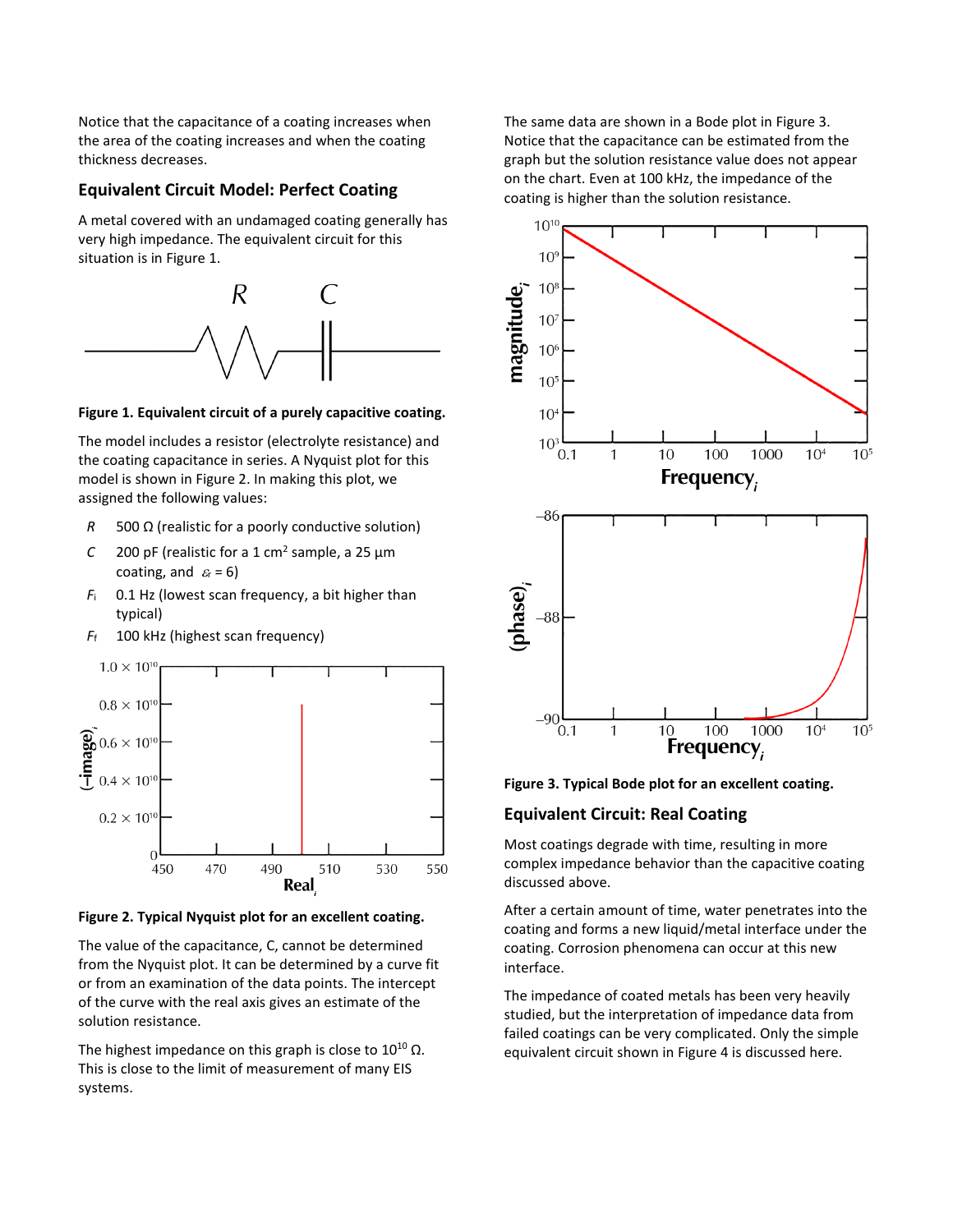

### **Figure 4. Equivalent circuit for a damaged coating.**

Even this simple model has been the cause of some controversy in the literature. Most researchers agree that this model can be used to evaluate the quality of a coating. However, they do not agree on the physical processes that create the equivalent circuit elements. The discussion below is therefore only one of several interpretations of this model.

*C*<sup>c</sup> represents the capacitance of the intact coating. Its value is much smaller than a typical double layer capacitance. Its units are pF or nF, not µF. *R*po (pore resistance) is the resistance of ion-conducting paths that develop in the coating. These paths may not be physical pores filled with electrolyte.

On the metal side of the pore, we assume that an area of the coating has delaminated and a pocket filled with an electrolyte solution has formed. This electrolyte solution can be very different from the bulk solution outside of the coating. The interface between this pocket of solution and the bare metal is modeled as a double-layer capacitor in parallel with a kinetically controlled charge- transfer reaction.

To test a coating via EIS, you fit a model to the data. The fit estimates values for the model's parameters, such as the pore resistance and the double-layer capacitance. You then use these parameters to evaluate the degree to which the coating has failed.

In order to show a realistic data curve, we need to do this operation in reverse. Assume that we have a 10 cm2 sample of metal coated with a 12  $\mu$ m-thick film and that we have five delaminated areas. 1% of the total metal area is delaminated. The pores in the film that gain access to these delaminated areas are represented as solutionfilled cylinders, each with a diameter of 30  $\mu$ m.

The parameters used to develop the curves are:

- $C_c$  4 nF (calculated for 10 cm<sup>2</sup> area,  $\varepsilon_r$  = 6 and 12  $\mu$ m thickness)
- $R_{\text{po}}$  3400  $\Omega$  (calculated assuming  $k = 0.01$  S/cm)
- $R_s$  20 Ω (assumed)
- $C_{\text{dl}}$  4 µF (calculated for 1% of 10 cm<sup>2</sup> area and assuming 40 µF/cm<sup>2</sup>)
- $R_{\text{ct}}$  2500 Ω (calculated for 1% of 10 cm<sup>2</sup> area using polarization resistance at 1 mm/year and assumed constants)

With these parameters, the Nyquist plot for this model is shown in Figure 5. Notice that there are two well-defined time constants in this plot.



**Figure 5. Nyquist plot for a damaged coating.**

The Bode plot of the same data is shown in Figure 6. The two time constants are visible but less pronounced on this plot.

The Bode plot does not go high enough in frequency to measure the solution resistance. In practice this is not a problem, because the solution resistance is a property of the test solution and the test cell geometry, not a property of the coating. Therefore, it is usually not very interesting when you are testing coatings.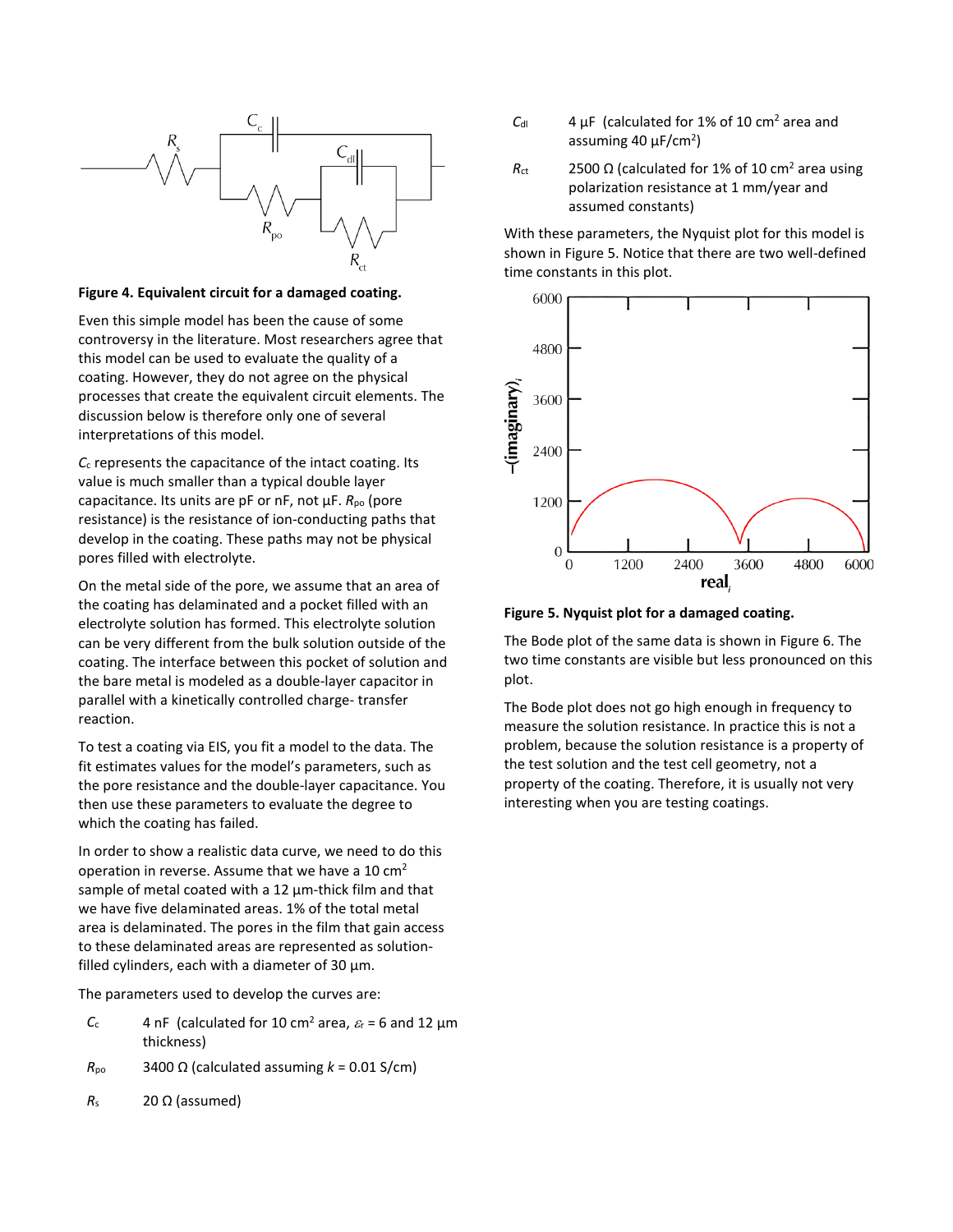

**Figure 6. Bode plot for a damaged coating.** 

# **Problems in Measurement of Small Signals**

Thick, high quality coatings characteristically have almost infinite resistance and very low capacitance. Their high resistance results in very small currents, especially at low frequencies where resistive elements in the models dominate. On a more subtle level, their low capacitance results in small AC currents. For example:

The impedance of a 10 nF capacitor at 1 kHz is 16 kΩ. With a 10 mV excitation at this frequency a potentiostat measures 630 nA.

The impedance of a 10 pF capacitor (often representative of a thick coating) at 1 kHz is 16 MΩ. With a 10 mV excitation, the potentiostat has to measure 630 pA.

Basic physics and the realities of electronics design and construction make it difficult to measure small currents. The problem is especially severe for small AC currents at high frequencies. The application note Small

[Electrochemical Signals](https://www.google.com/url?sa=t&rct=j&q=&esrc=s&source=web&cd=1&ved=0ahUKEwiY6-KYwu7YAhVBXGMKHdtpCUwQFggrMAA&url=https%3A%2F%2Fwww.gamry.com%2Fassets%2FUploads%2FMeasurement-of-small-Echem-signals-rev-2.pdf&usg=AOvVaw1d_RC3JeY-CAX8pZPS8gLt) discusses in-depth such technical problems.

The result of these limitations is discussed in the following sections.

# **EIS: Open-lead Experiment**

There is a very simple test you can run to test the limits of your potentiostat and its associated EIS system. Record an EIS spectrum with no cell attached. We call this test the "Open Lead Experiment", and see this application note for detailed instructions on how this measurement is made.

The EIS spectrum recorded in an Open-lead Experiment using a Gamry Instruments' Reference 620™ with a 10 mV excitation voltage is seen in Figure 7.



# **Figure 7. Open-lead EIS Bode plot, using a Reference 620 with 10 mV excitation and 60 cm cell cable.**

The open-lead Bode plot looks very much like a noisy spectrum for a parallel RC network. We find this shape in the open-lead spectrum of every EIS system that we have tested. The diagonal line in the magnitude plot corresponds to a capacitor. The horizontal line at low frequency in the magnitude plot is equivalent to a resistor.

The open-lead spectrum is fairly repeatable for a given hardware/software system. However, different potentiostats (with the same model number) may show variations in the spectrum, especially in the low frequency region. Differences of one-half a decade in impedance are not uncommon.

You cannot measure impedances that lie above the openlead spectrum.

**NOTE:** Achieving these specifications in your **EXAMILIAN CHIEF AND INCRESS** and grounding in the experiment may require very careful shielding of the **Experiment may require very earenal sineral** 

# **Accuracy Contour Plot: Reference 620 Potentiostat**

The results of the open lead experiment and a few additional tests can be used to generate a very useful graph that we call the *accuracy contour map*. The accuracy of your impedance measurements can be predicted from this graph. An accuracy contour map for the potentiostat is presented in Figure 8.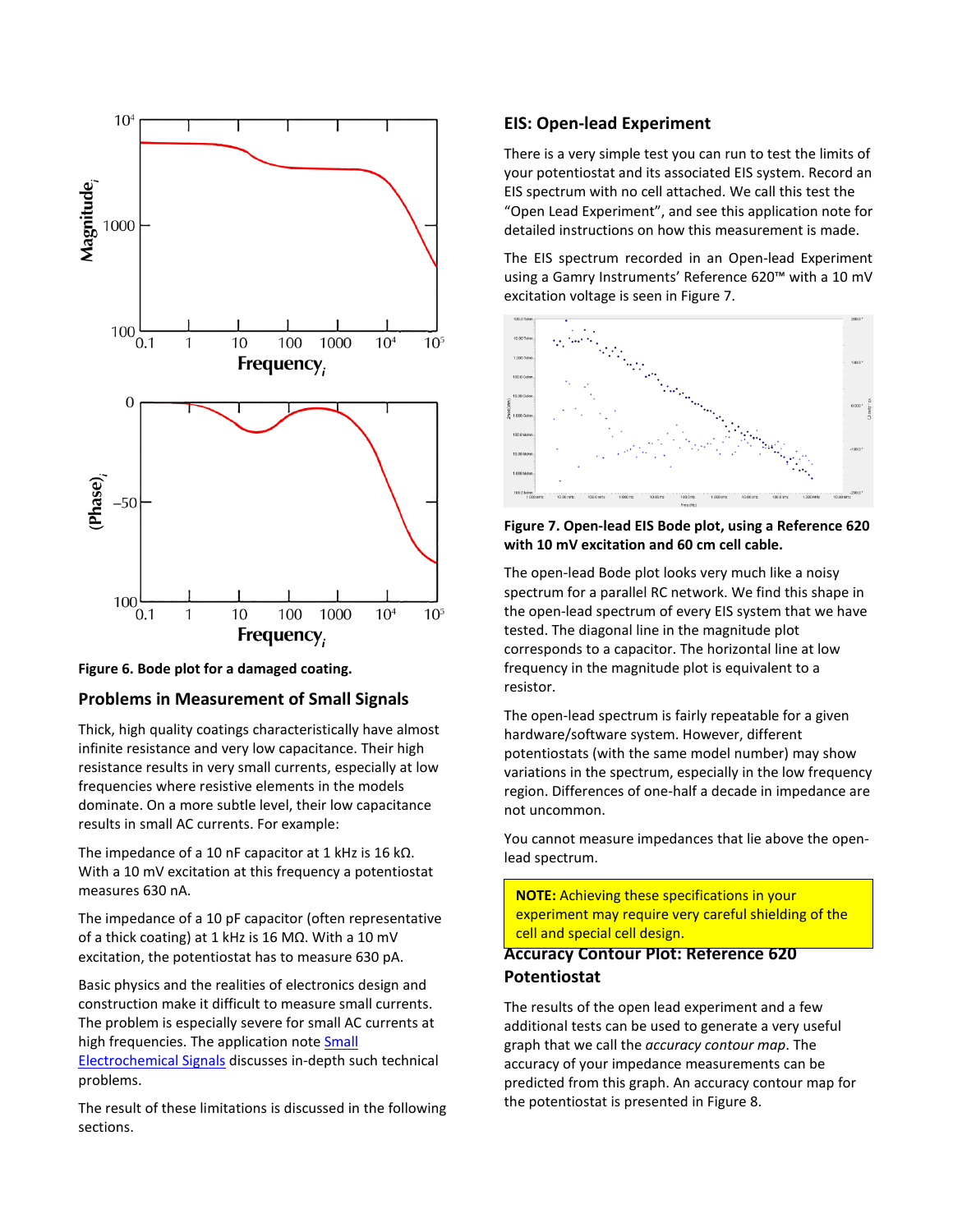This map applies when the EIS software is operating with a Reference 620 potentiostat in controlled-potential mode. The AC excitation is 10 mV and a high-quality faraday shield surrounds a cell isolated from earth ground.

On the contour map, each impedance measurement is a single point, defined by the frequency and the measured impedance at that frequency. Notice that the enclosed areas in the map are labeled with two numbers. They are the maximum error in percent of reading and maximum phase-error at any point in the labeled region.

For example, at 100 mHz this system can measure  $10^9 \Omega$ with errors of less than 1% in magnitude and 2° in phase. At  $5 \times 10^{10}$  Ω, still at 100 mHz, the errors can be larger: 10% and 10°. Above  $10^{11}$  Ω, the accuracy is unspecified, even though the instrument may function.

Notice the diagonal boundary lines that are labeled with equivalent capacitor values. You cannot measure a capacitor smaller than 30 pF, unless you are willing to accept errors of greater than 10% and 10°.

The accuracy contour map shown above only applies to isolated cells. It does not apply when the potentiostat is used to make measurements on earth-grounded "real world" systems such as highway bridges or pipeline probes. All cells with a connection to earth ground will severely degrade the system performance. Degradation of two orders of magnitude in impedance is common.

An accuracy contour map is valid for only one excitation (AC) amplitude. The map in Figure 8 applies at a 10 mV excitation amplitude. In most cases, increasing the amplitude shifts the limits on the map upwards.



# **Figure 8. Accuracy contour map using a Reference 620 with 10 mV excitation.**

You may have noticed that the accuracy contour map has additional diagonal lines in its lower right-hand corner. This region is generally not of interest in EIS on coatings, so it is not discussed here.

# **Good Measurements Aren't Easy**

Careful experiment design is required if you expect optimal performance from your EIS system. The following hints may prove helpful.

### **Faraday cage**

A Faraday cage surrounding your cell is mandatory for very low-level measurements. It reduces both current noise picked up directly on the working electrode and voltage noise picked up by the reference electrode.

A Faraday cage is a conductive enclosure that surrounds the cell. The cage can be constructed from sheet metal, fine mesh wire screen, or even conductive plastic. It must be continuous and completely surround the cell. Don't forget the areas above and below the cell. All parts of the cage must be electrically connected.

The cage must be electrically connected to the potentiostat's ground terminal.

# **Avoid External Noise Sources**

Avoid sources of electrical noise. Some of the worst are:

- Fluorescent lights
- Motors
- Radio transmitters
- Computers and computer monitors

Avoid AC-powered or computerized apparatus within your Faraday cage.

# **Cell Lead Length and Construction**

Your cell leads must have a resistance higher than that of the impedance you are trying to measure. If you use coaxial cable we recommend a virgin PTFE dielectric. Long leads can severely degrade the AC response of your potentiostat.

#### **Lead Placement**

Many coating tests involve cells with capacitances so small that the capacitance between the potentiostat's leads can result in an error. Alligator clips may have 10 pF or more of mutual capacitance if they are run alongside each other.

If you wish to avoid excessive capacitance due to lead placement,

- Place the leads as far apart as possible. Pay special attention to the working electrode lead.
- Have the leads approach the cell from different directions.